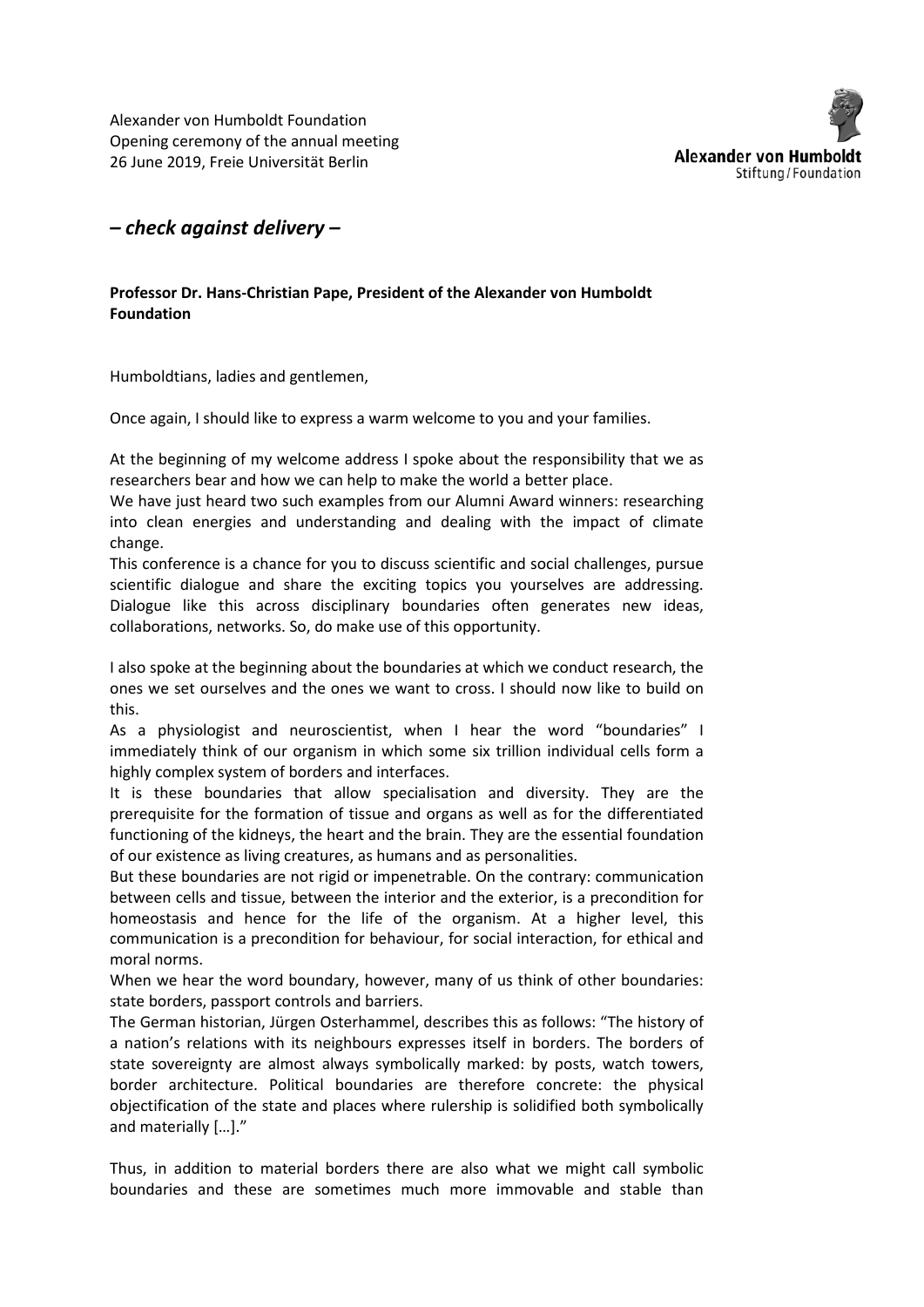material state borders (and often much harder to cross) – boundaries that are set by cultural ties, socialisation or imprinting and, last but not least, by language. Boundaries of this kind often outlive changes in actual political borders. You will all be able to think of examples – too many examples, in my opinion. It is these borders, the ones that are often associated with all too one-sided collective notions, that we need to cross.

And you, our Humboldtians, cross these boundaries through and during your activities in Germany. You contribute far more than your academic expertise: you share your cultural imprinting, your conceptions, values and experiences; in short, your whole personality.

Because when we cooperate on research, we always automatically cross the boundaries between experience and tradition, cultural and collective notions.

Crossing boundaries in this way is not always easy, especially as, in evolutionary terms, it challenges the oldest parts of our brains. They give preference to what we know and are programmed to react instinctively to anything unusual or surprising, first and foremost with a defensive or flight response. This was a real bonus for our stone age ancestors who had to be prepared for a rustling in the undergrowth to reveal a sabre-toothed tiger poised to attack and be ready to flee. And it has its uses today, too, although, unfortunately, these archaic brain patterns sometimes get in our way.

It's no easy decision to leave your accustomed professional environment – nothing for the faint hearted. It takes courage to leave everything behind and re-locate lock, stock and barrel with your partner or, indeed, with your whole family. You have to make new contacts, find new friends, somewhere to live, schools, kindergartens. And you also have to contend with German, with German authorities and with German forms.

This can all be extremely enervating.

But it is worth crossing borders. The rewards are inspiration, trust, new perspectives, new connections and friendships, scientific collaborations that help to identify boundaries and to cross them. This is what the Humboldt Network stands for – and you are now a part of it.

We invite you to make full use of this network. Follow the example of the man after whom our Foundation is named, Alexander von Humboldt. At a very early stage, he championed collaboration in international networks like virtually no other. He was a true pioneer and proved in both his life and his research what this can produce.

This coming September, he would have been 250 years old. We believe he is as relevant today as ever. You can discover more about this on our anniversary website www.humboldt-heute.de/en.

Visit us there and help to celebrate his birthday by telling us what you associate with Humboldt today.

Or simply enjoy the contributions of all those who have already taken part, including Humboldtians, politicians, journalists and, indeed, the German Chancellor Angela Merkel. Join in, you'll find yourself in good company.

Ladies and gentlemen, allow me, finally, to consider one other aspect of boundaries. Science can and should cross boundaries, but boundaries are also necessary. We constantly set them in order to narrow down research topics and make them manageable – but there is also the aspect of legal and ethical research issues.

"What has once been thought cannot be unthought," wrote the Swiss dramatist, Friedrich Dürrenmatt, in his 1961 play The Physicists. Against the backdrop of the